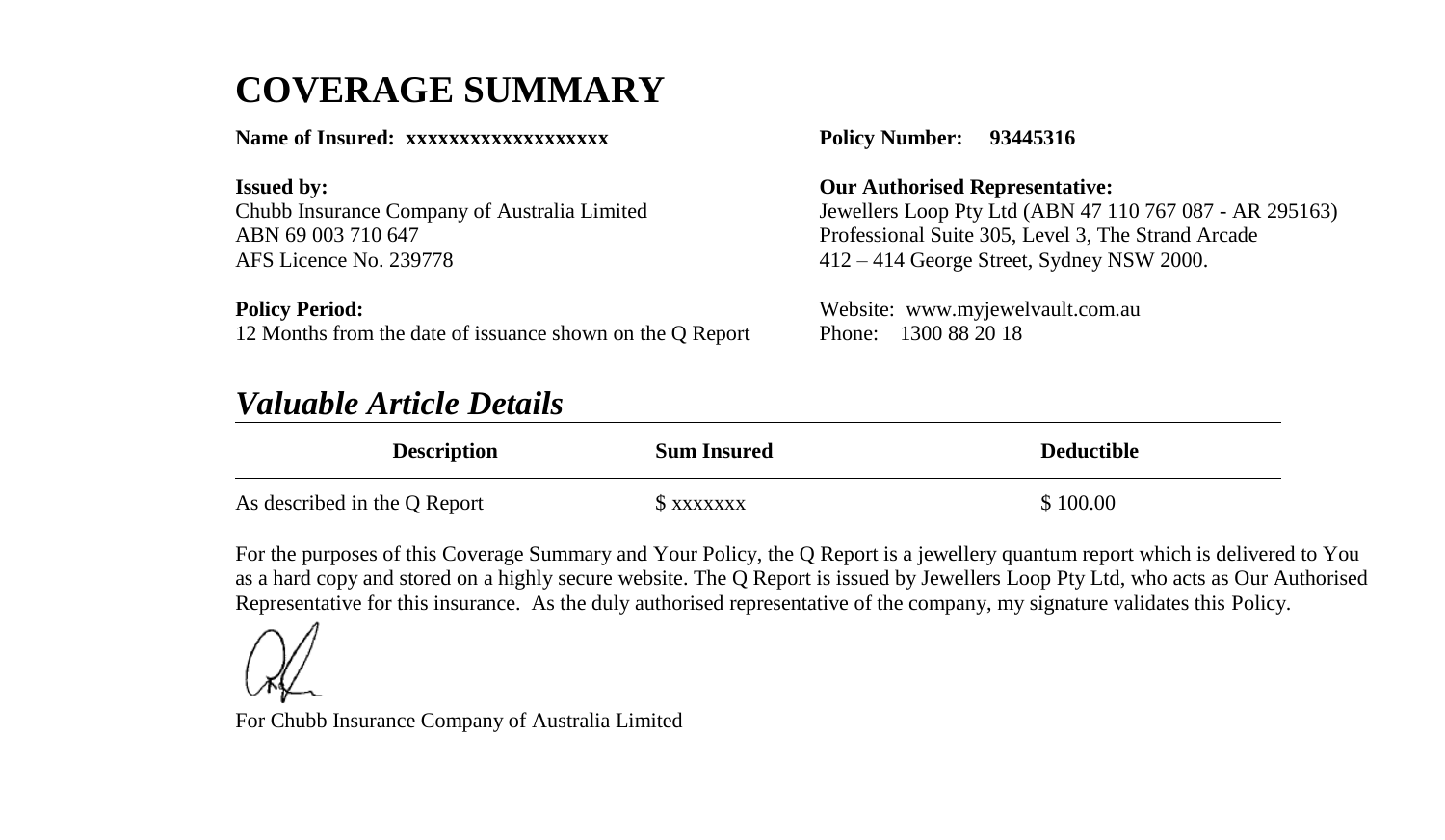# **FINANCIAL SERVICES GUIDE, PRODUCT DISCLOSURE STATEMENT AND POLICY WORDING**

This booklet/document is divided into three parts - the first part contains the Financial Service Guide, the second part contains the Product Disclosure Statement and the third part contains the Policy Wording. It is important that **You** read this booklet/document carefully.

This product is issued by Chubb Insurance Company of Australia Ltd, ABN 69 003 710 647 ("Chubb"), AFS Licence No 239778.

Website[: www.chubbinsurance.com.au](http://www.chubbinsurance.com.au/)

Contact Details: Chubb Insurance Company of Australia Level 29, 2 Park Street, Sydney NSW 2000 | Ph (02) 9273 0100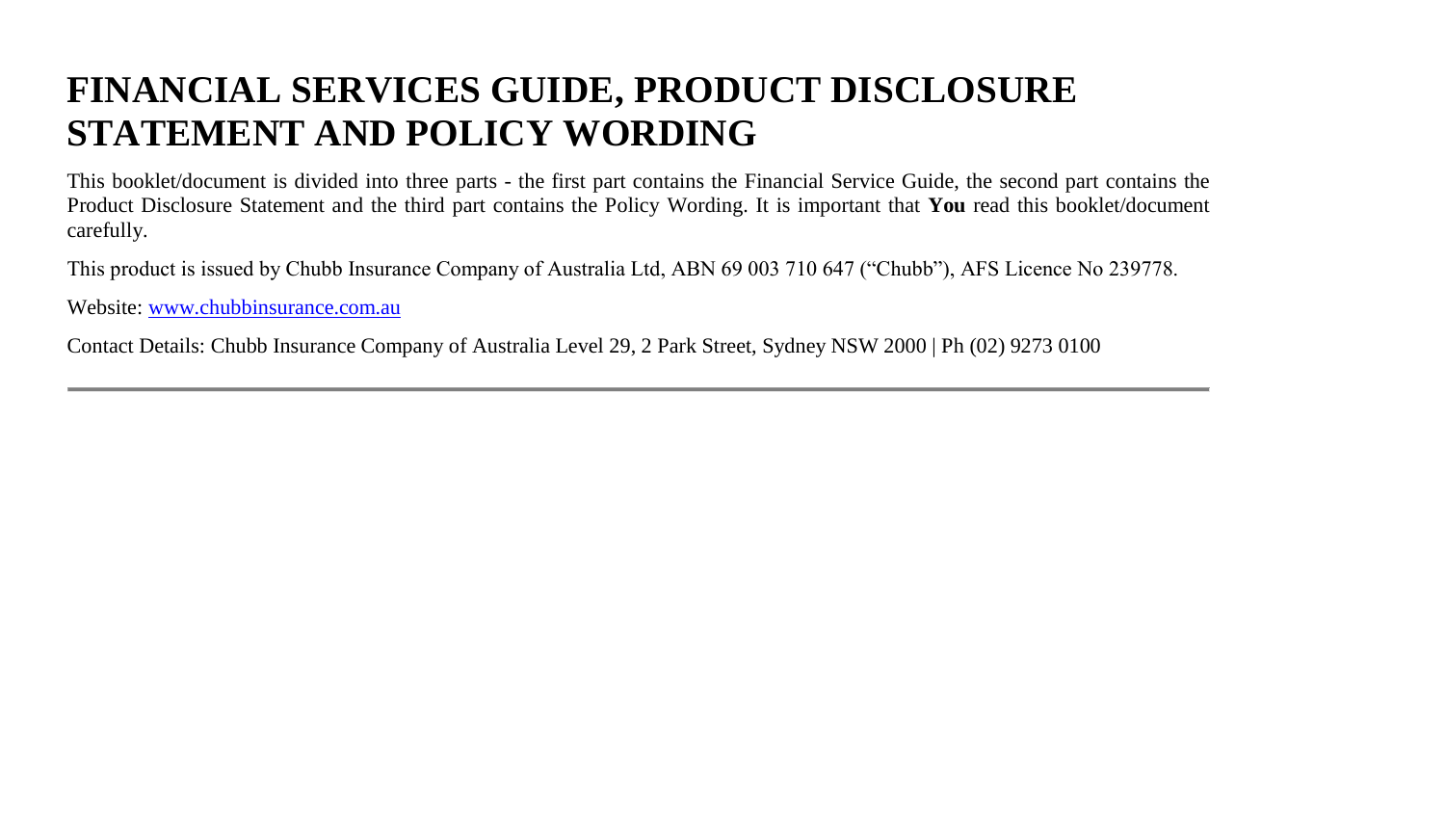#### **How to contact Chubb**

You may contact Chubb by writing to or telephoning Us using the contact details below:

- Sydney: Level 29, Citigroup Centre, 2 Park Street, Sydney, NSW, 2000, Australia Ph: (02) 9273 0100
- Melbourne: Level 14, 330 Collins Street, Melbourne, VIC, 3000, Australia Ph: (03) 9242 5111
- Perth : Level 1, 225 St George's Terrace Perth, WA, 6000 Australia Ph: (08) 6211 7777
- Brisbane: Level 13, 40 Creek Street Brisbane, QLD, 4000, Australia Ph: (07) 3227 5777

Website: www.chubbinsurance.com.au

Jewellers Loop Pty Ltd (ABN 47 110 767 087) arranges this insurance on behalf of the insurer and does not act on Your behalf. Jewellers Loop Pty Ltd has been appointed as an Authorised Representative of the insurer (AR number 295163). It can be contacted at Professional Suite 305, Level 3, The Strand Arcade, 412 – 414 George Street, Sydney, NSW 2000. Jewellers Loop Pty Ltd is referred to in the rest of this document as "Our Representative".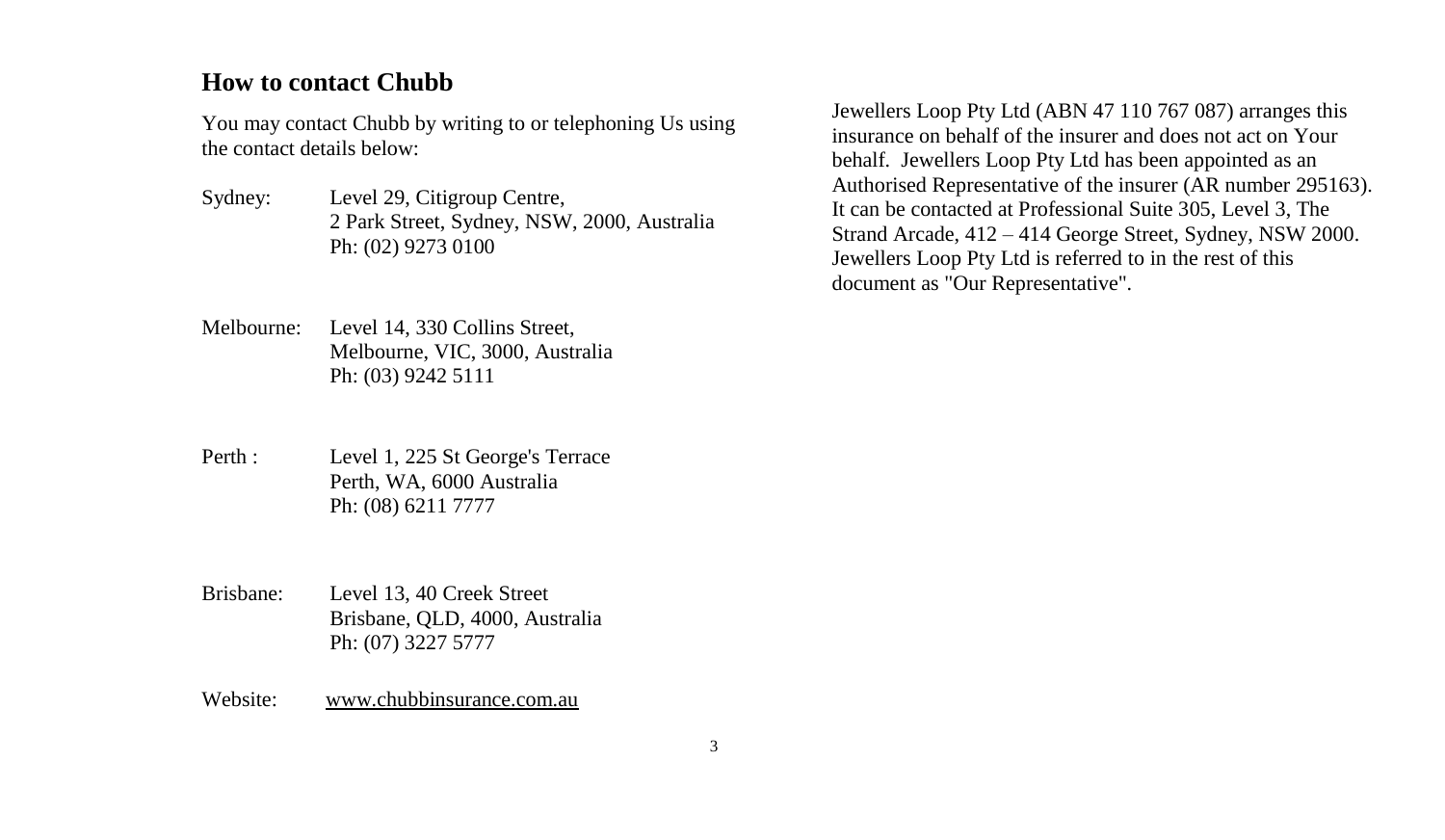# **FINANCIAL SERVICES GUIDE**

Provided by Chubb Insurance Company of Australia Ltd, ABN 69 003 710 647 ("Chubb"). Australian Financial Services (AFS) Licence No 239778.

Website[: www.chubbinsurance.com.au](http://www.chubbinsurance.com.au/)

Contact Details: Chubb Insurance Company of Australia Level 29, 2 Park Street, Sydney NSW 2000 | Ph (02) 9273 0100

This Financial Services Guide (FSG) is designed to assist You in deciding whether to use any of the services offered by Chubb that are listed in this FSG.

This FSG contains information about the remuneration that may be paid to Jewellers Loop, Chubb and other relevant persons in relation to the services offered.

Jewellers Loop is required by law to provide an FSG when providing general financial product advice to retail clients. Jewellers Loop has obtained authority to provide general financial product advice.

General financial product advice is financial product advice that means a recommendation or a statement of opinion, or a report of either of those things, that:

- a) Is intended to influence a person or persons in making a decision in relation to a particular Financial product or class of financial products, or an interest in a particular financial product or class of financial products; or,
- b) Could reasonably be regarded as being intended to have such an influence.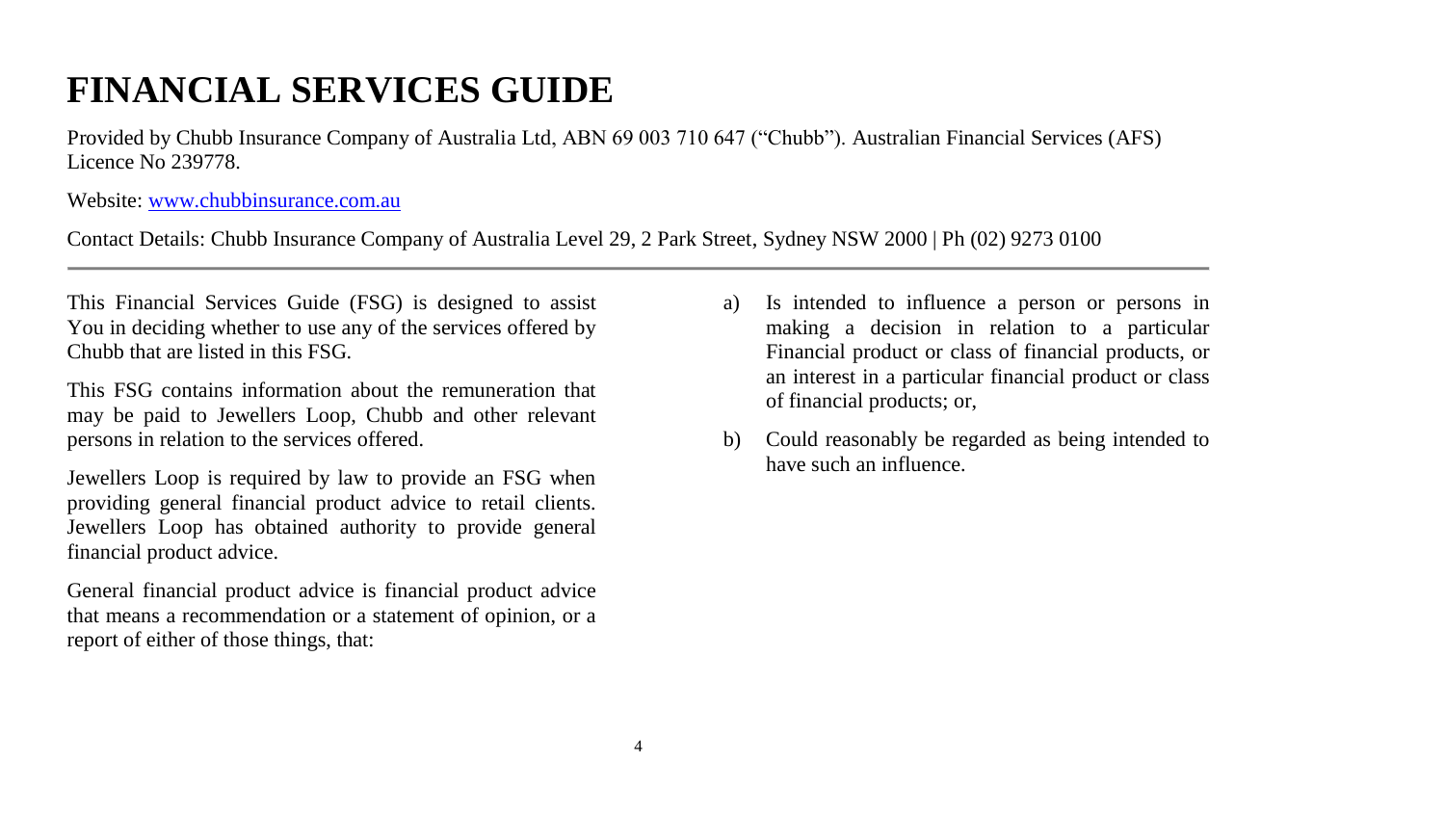#### **Financial Services Provided by Chubb**

Under Our AFS Licence, Chubb is authorised to provide the following financial services: General Insurance Products.

#### **Relationship with other Parties**

Chubb and Jewellers Loop Pty Ltd have entered into an agreement by which Jewellers Loop Pty agrees to provide certain administrative support to Chubb with respect to the business referred to Chubb under that agreement.

Jewellers Loop Pty Ltd (ABN 47 110 767 087) arranges this insurance on behalf of Chubb and does not act on Your behalf. Jewellers Loop Pty Ltd has been appointed as an Authorised Representative of the insurer (AR number 295163). It can be contacted at Professional Suite 305, Level 3, The Strand Arcade, 412 – 414 George Street, Sydney, NSW 2000.

Chubb Insurance Company of Australia Limited (Chubb) is a body corporate that is authorised to carry on insurance business under the Insurance Act 1973.

## **Remuneration paid to Chubb Insurance Company**

Chubb is paid an annual premium for the provision of insurance products.

## **Remuneration paid to Jewellers Loop**

Remuneration may include commissions and profit share received from Chubb Insurance Company.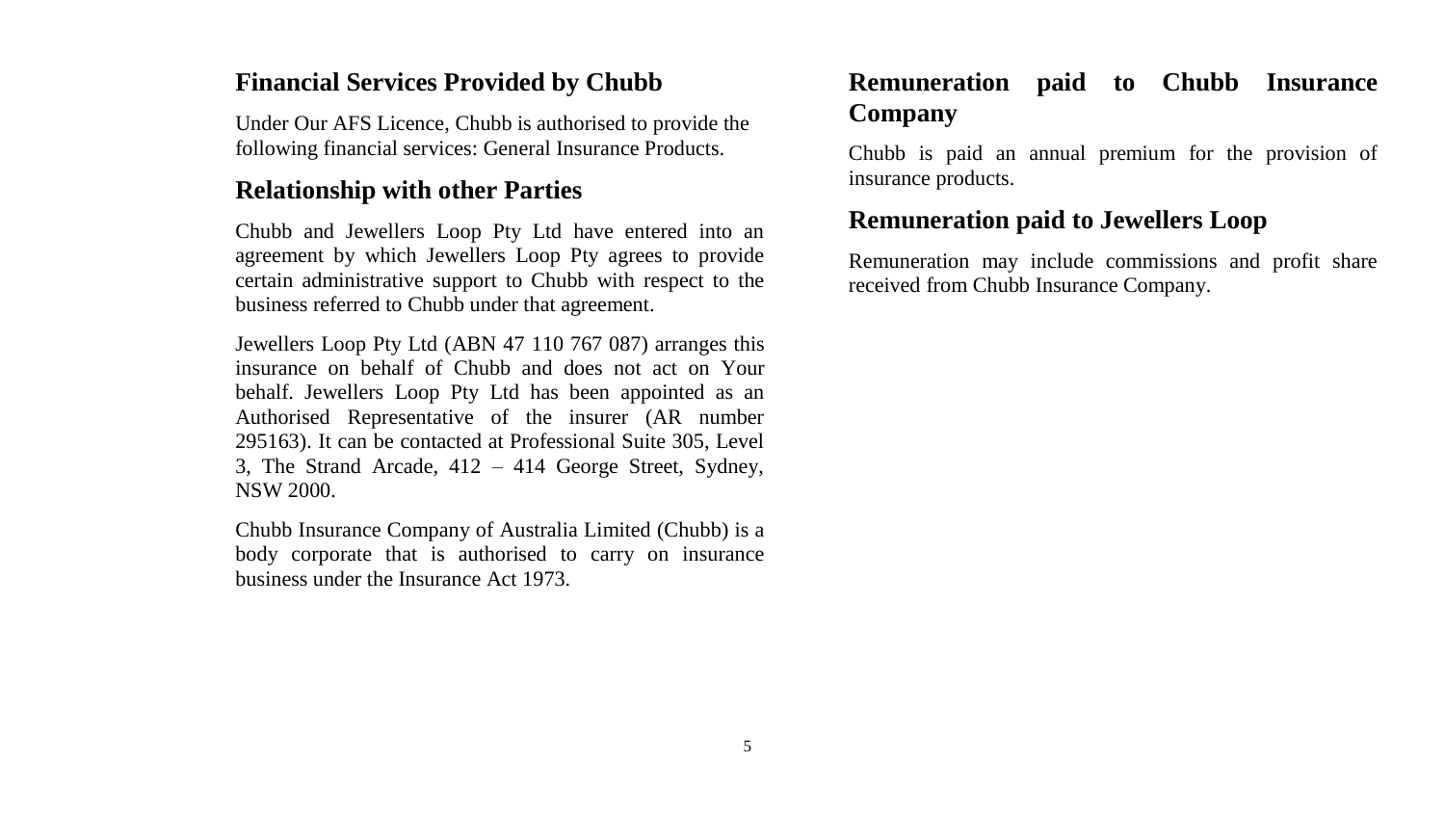# **PRODUCT DISCLOSURE STATEMENT**

## **What is the Product Disclosure Statement?**

A PDS is a statement in relation to a financial product that sets out the full name of Chubb and relevant contact details. The PDS discloses any benefits or risks associated with the financial product provided by Chubb.

## **The Policy**

The Policy sets out the Policy terms and conditions. The precise coverage given will be subject to the terms, conditions and exclusions set out in the Policy and Your Coverage Summary.

| Table of contents         | Page number |
|---------------------------|-------------|
| Introduction and Policy   | 14          |
| Valuable Article Coverage | 15          |
| Policy Conditions         | 17          |
| Policy Exclusions         | 22          |

### **Significant features and benefits**

The Policy provides a number of significant features and benefits which are subject to terms, conditions and exclusions. It is important that You read the Policy carefully and that You understand the extent of the cover Chubb offers. Benefits are payable if You suffer a loss that is covered under the Policy during the Policy period, except if an exclusion or condition applies. Before Chubb will pay a claim, You must meet the requirements for making a claim which are explained on page 10 of this PDS and on pages 19-20 of the Policy.

The Policy cover is described below. The Policy cover is subject to the terms, conditions and exclusions stated in the Policy.

**Valuable Article** gives You cover against physical loss or damage to Your valuable article identified in Your coverage summary anywhere in the world.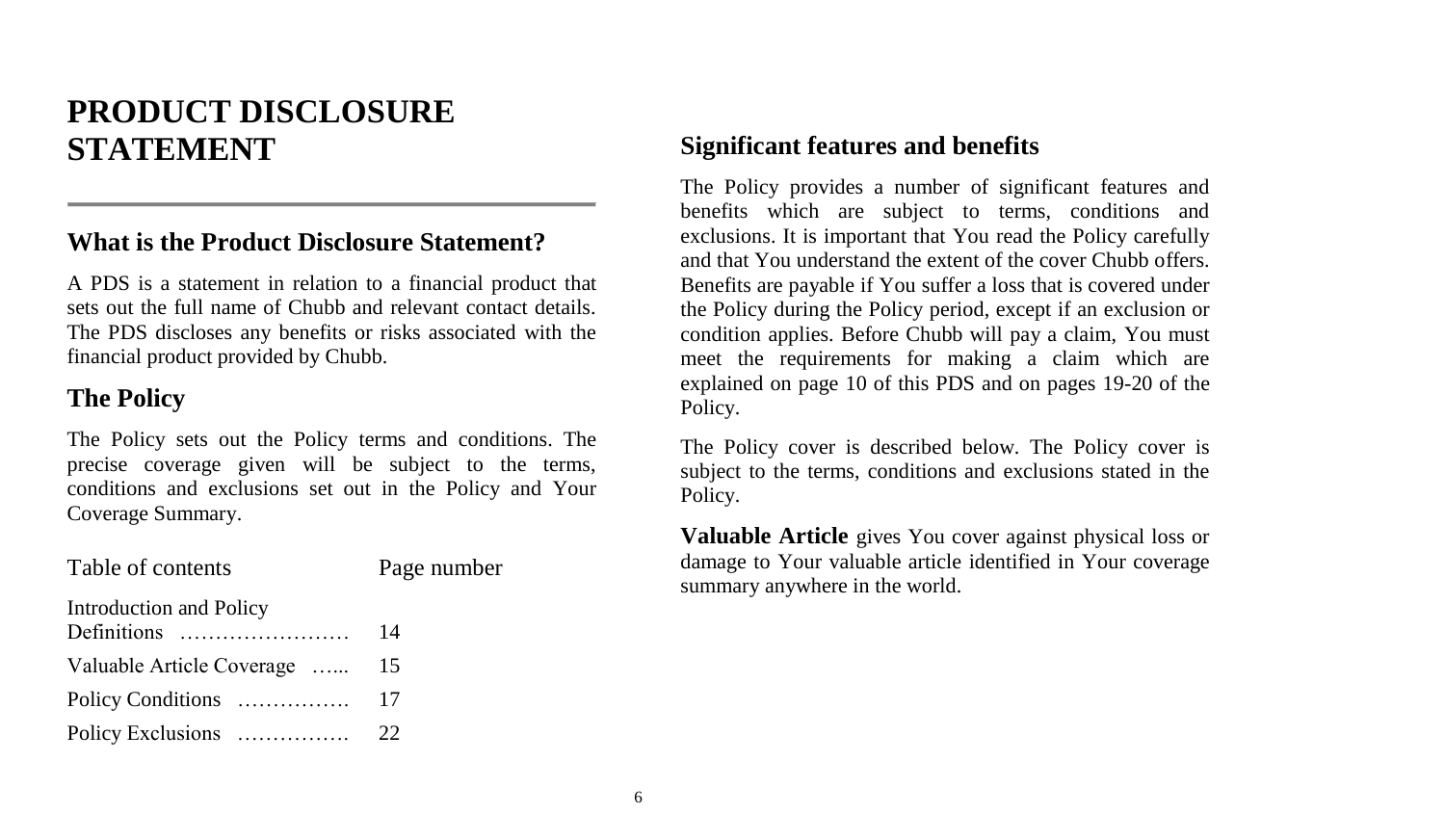## *Exclusions*

A number of exclusions apply to the Policy and all of them are important. It is important that You carefully read and are aware of them. They can be found on page 22.

## **Cost of the Policy**

The cost of Your Policy is the Total Premium Due detailed in Your Coverage Summary. It is made up of Your premium plus any applicable government taxes and charges. In some instances in the first Policy Period the cost of Your Policy may be pre-paid and not Your responsibility. For each renewal at the end of the first Policy Period the cost of Your Policy is Your responsibility. If You do not pay, We will not renew Your Policy and You will no longer have insurance for Your Valuable Article with Us.

Upon renewal the premium payable will be determined by a number of factors, including

- Sum insured
- Safety measures protecting the Valuable Article
- Location

The premium payable upon any future renewal may be increased by a lack of adequate safety measures, sum insured and claims history.

Prior to the expiration of Your insurance contract, a renewal notice will be forwarded to You. Confirmation of Your intent to renew Your insurance together with the premium payable should be returned to Our Authorised Representative.

## **Deductible**

If You make a claim under Your Valuable Article Policy, You may be required to pay a Deductible.

For example, if you have a loss involving damage to your Valuable Article to the value of \$1,000 and you are subject to a deductible of \$100, then we will pay you \$900.

## **IMPORTANT INFORMATION**

## **Confirmation of transactions**

If You wish to confirm that Your insurance is in place, Chubb provides a telephone confirmation service. To use this service, call Chubb on 03 9242 5111 and Chubb will send You written confirmation. If You do not wish to use Chubb's telephone confirmation service but require confirmation of cover, You can request this by writing direct to Chubb [at the Personal Lines Service Centre, Level 14, 330 Collins Street, Melbourne,Victoria 3000] or Our Representative.

## **Cancelling Your Policy before the due date**

In some instances this Policy is an automatic benefit for 12 months from the date of purchase of Your Valuable Article. As such You may not cancel it for that period. Thereafter, and if You have renewed the Policy, You may cancel this Policy at any time by returning it to Us or Our Representative or notifying them in writing of the future date that the cancellation is to take effect.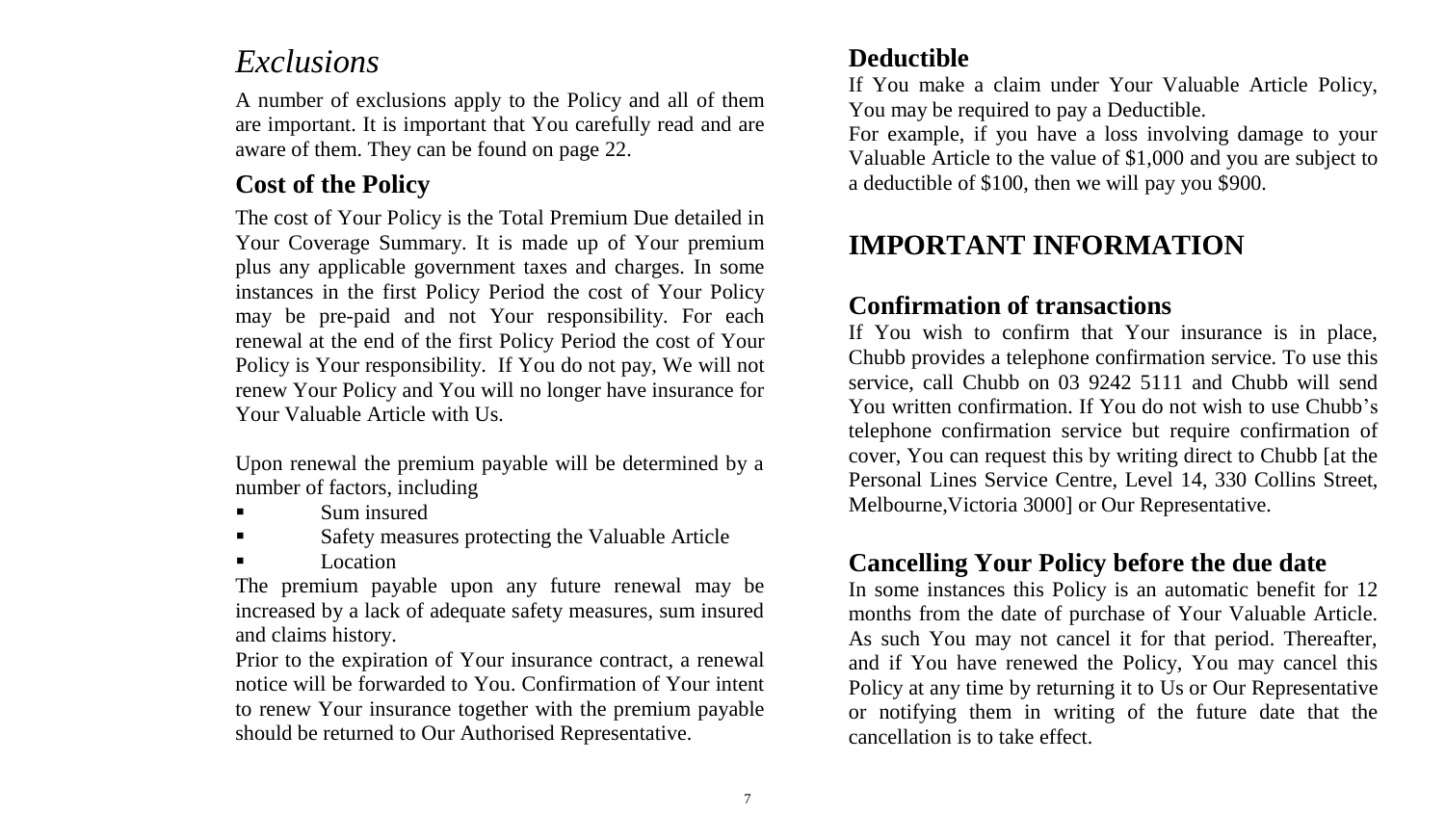We may cancel this Policy or any part of it under the conditions set out at page 20 of the Policy.

## **Return of premium if Your Policy is cancelled before the due date**

If You renew this Policy after the first Policy period and either You or We subsequently cancel the renewed Policy, Chubb will refund any unearned premium on the effective date of cancellation, or as soon as possible afterwards. The unearned premium will be computed pro rata for the unexpired term of the Policy.

## **Duty of Disclosure – what We need You to tell Us**

Before You enter into a general insurance contract, You have a duty under the Insurance Contracts Act 1984 to disclose to the insurer every matter that You know, or could reasonably be expected to know, is relevant to the insurer's decision whether to insure You and if so, upon what terms. You have the same duty before You extend, vary or reinstate the insurance. This duty does not require disclosure of any matter that:

- Reduces the risk to the insurer:
- Is of common knowledge;
- The insurer knows, or in the ordinary course of its business, ought to know; or

- Where compliance with this duty is waived by the insurer.

If You fail to comply with this duty of disclosure, the insurer may be entitled to reduce its liability under the contract in respect of a claim or may cancel the contract. If Your nondisclosure is fraudulent, the insurer may be entitled to cancel the contract from its beginning.

To discharge Your duty of disclosure, the insurer may request You to answer one or more specific questions that are relevant to the insurer's decision to insure You. This may happen when the insurer first considers offering the valuable article policy to You and before the insurer offers to renew any valuable article policy with You. If the insurer offers to renew any policy the insurer may ask You to answer one or more specific questions or to confirm that the information or matters previously disclosed to the insurer by You have not changed.

## **Privacy**

#### **Your Privacy**

In the course of providing insurance and processing insurance claims, Chubb needs to collect personal information about persons Chubb insures and persons associated with insured persons. If You do not give Chubb this information, Chubb may not be able to provide insurance or process a claim. In accordance with the Privacy Act 1988, Chubb's privacy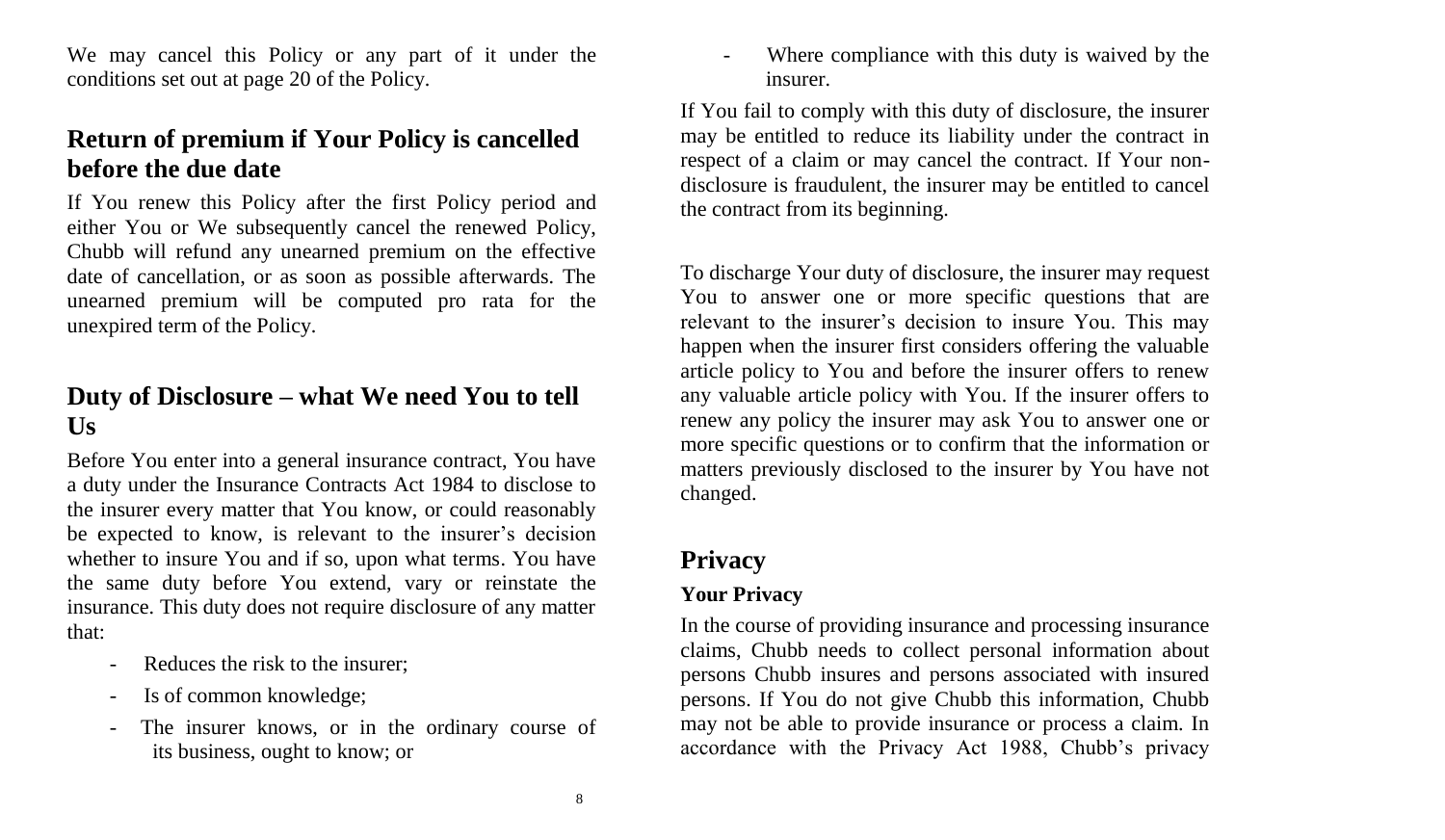Policy statement contains the information required to be given to persons about whom Chubb collects personal information.

#### **Our Privacy Policy**

Our Privacy Policy statement is readily available on Our website at www.chubbinsurance.com.au. The Privacy Policy contains information on how You may access your personal information held by Chubb and how to seek correction of such information. It also provides information on how You can make a complaint against Chubb for a breach of the Australian Privacy Principles (APPs), or registered APP code(s), if any, that bind Chubb. On request, We can provide You with a copy of Chubb's Privacy Policy.

#### **Your access to Your personal information**

You can request access to personal information which Chubb holds about You. Your rights to access and Chubb's rights to refuse access are set out in the Privacy Act 1988.

#### **Chubb's use of personal information**

Chubb may at any time use personal information it collects about You for any of the following purposes:

- To provide a quotation or assess a proposal for insurance.
- To provide, amend or renew an insurance policy.

- To respond to a claim.

#### **Chubb's disclosure of personal information**

Chubb may at any time disclose personal information Chubb collects about You to the following types of organisations (some of which may be outside Australia):

- Reinsurers;
- External valuers and appraisers;
- Loss adjustors and other investigators;
- Professional advisers, such as accountants and lawyers;
- Other organisations that provide services to Chubb in relation to the provision of insurance.

To assist Chubb in providing insurance services to You, Chubb may transfer personal information overseas to the types of organisations listed above in Canada, China, Hong Kong, India, Singapore, Thailand, the United Kingdom and the United States of America.

Further information on Our Privacy Policy can be accessed on Our website at [www.chubbinsurance.com.au](../../../../../../../../Documents%20and%20Settings)

## **Claims Scheme**

Your Policy is a protected Policy under the Financial Claims Scheme (FCS), which protects certain insureds and claimants in the event of an insurer becoming insolvent. In the unlikely event of Chubb becoming insolvent You may be entitled to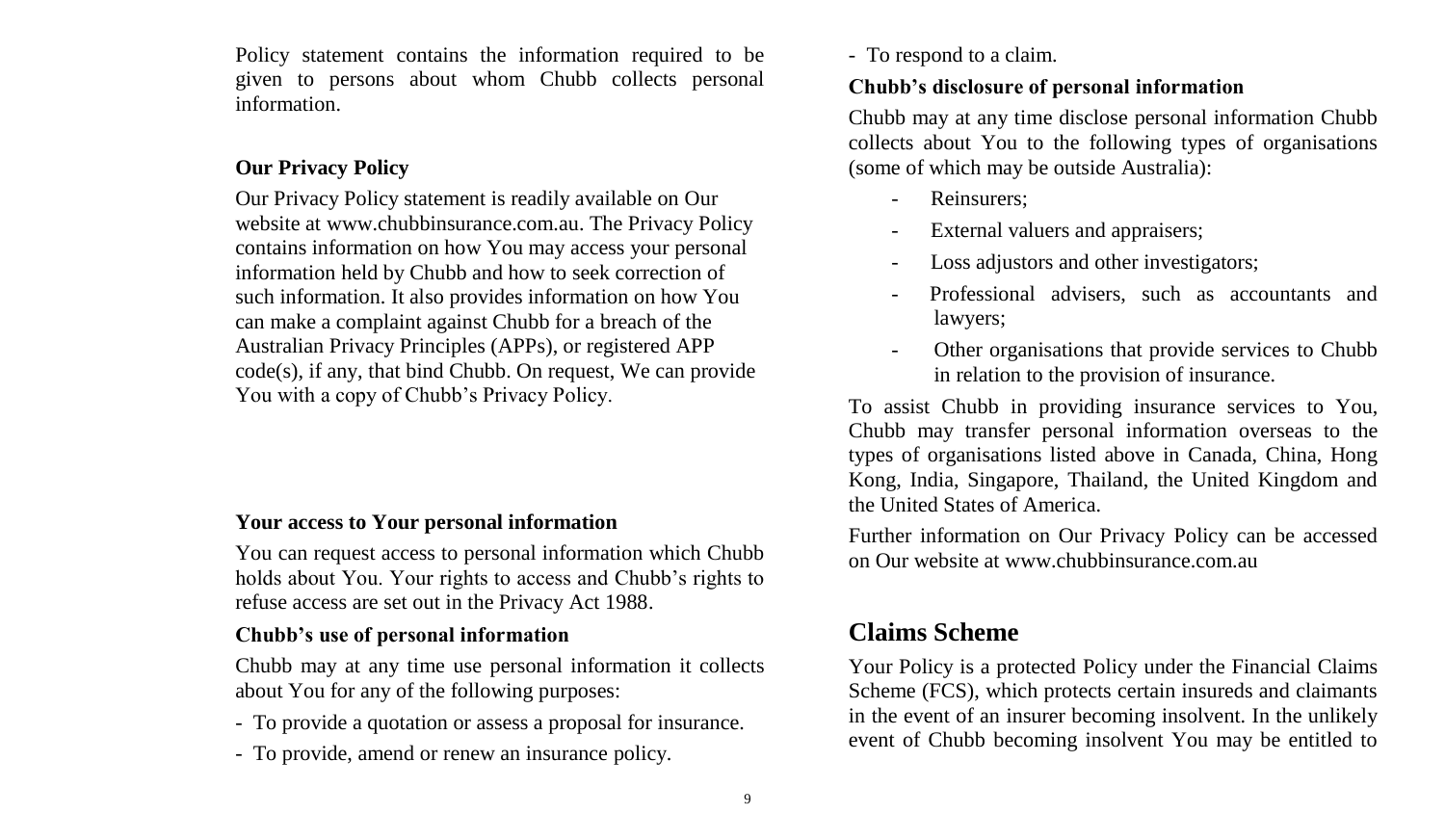access the FCS, provided You meet the eligibility criteria. More information may be obtained from APRA – [www.apra.gov.au](../../../../../../../../Documents%20and%20Settings) or 1300 558 849.

## **The General Insurance Code of Practice**

Chubb Insurance Company of Australia Ltd is a signatory to the General Insurance Code of Practice. The Code aims to:

- 1. Promote more informed relations between insurers and their customers;
- 2. Improve consumer confidence in the general insurance industry;
- 3. Provide better mechanisms for the resolution of complaints and disputes between insurers and their customers; and
- 4. Commit insurers and the professionals they rely upon to higher standards of customer service.

For more information please visit the Code of Practice website, [www.codeofpractice.com.au](../../../../../../../../Documents%20and%20Settings) or follow the links from the Insurance Council of Australia's website at [www.ica.com.au.](http://www.ica.com.au/)

## **How to Make a Claim**

Please contact Chubb directly at Your closest office if You wish to make a claim or if You would prefer, Jewellers Loop Pty Ltd can make a claim on Your behalf. We can only accept responsibility for repairs or payment to third parties under a claim where You have told Us about them beforehand and We have accepted Your claim. Full details of what You must do for Us to consider Your claim are provided in the 'claims' section of Your Policy.

## **Cooling Off Period**

You have 21 days to consider the information contained in Your Policy. This is Your cooling off period. If You would like, and provided You have not made a claim under Your Policy, You have the right to cancel Your insurance as long as the Policy permits. We will refund in full any premium You have paid.

To exercise this right You must notify Chubb in writing or electronically within 21 days from the date Your Policy takes effect.

## **Making a Complaint**

If You wish to make a complaint please email [aus.complaints@chubb.com.](mailto:aus.complaints@chubb.com)

## **Dispute Resolution**

The following standards apply to all complaints handling:

- 1) We will conduct complaints handling in a fair, transparent and timely manner.
- 2) We will make available information about Our complaints handling procedures.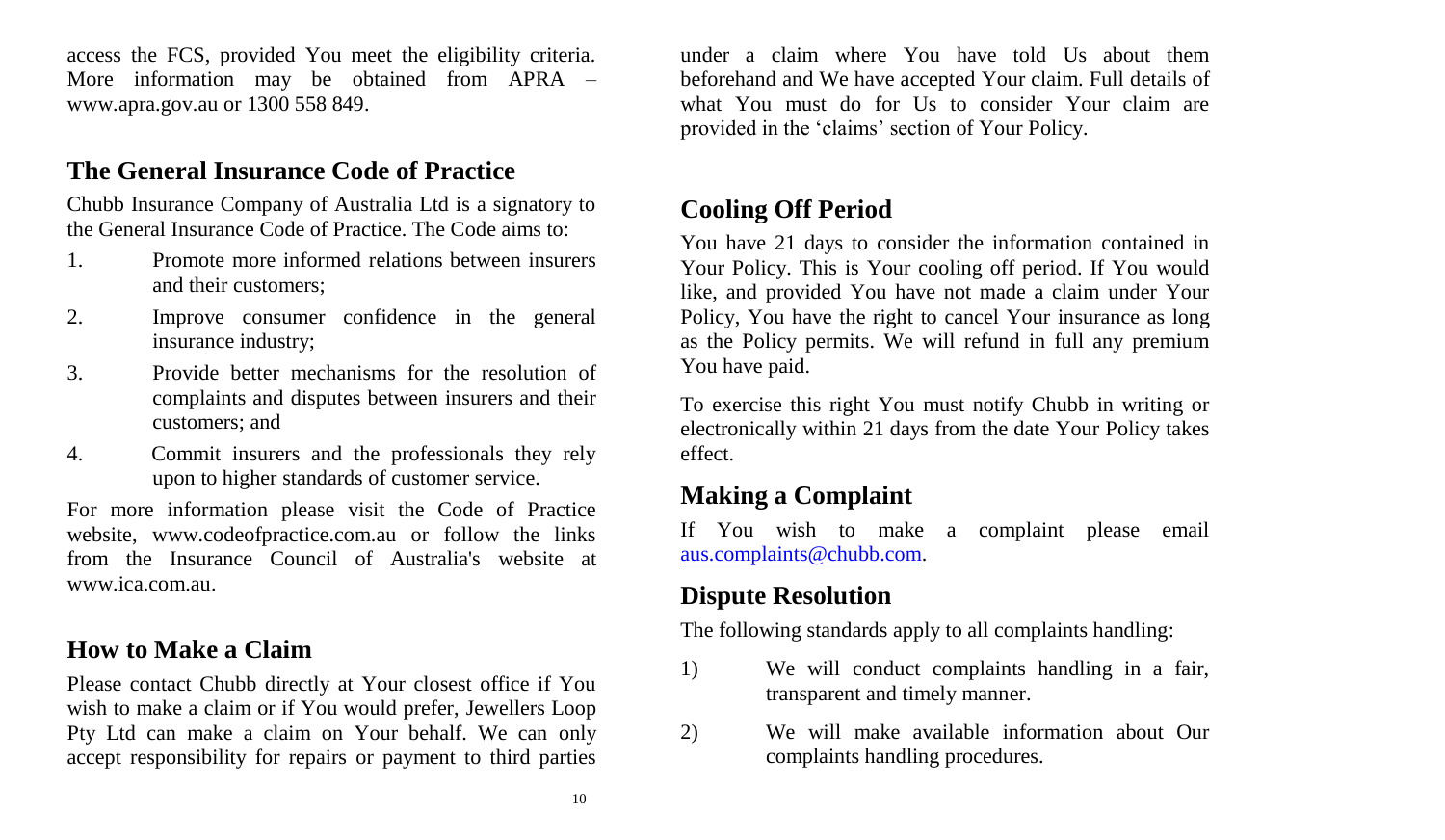- 3) We will only ask for and take into account relevant information when deciding on Your complaint.
- 4) You will have access to information about You that We have relied on in assessing Your complaint and an opportunity to correct any mistakes or inaccuracies. In special circumstances or where a claim is being or has been investigated, We may decline to release information but We will not do so unreasonably. In these circumstances, We will give You reasons. We will provide Our reasons in writing upon request.
- 5) Where an error or mistake in handling Your complaint is identified, We will immediately initiate action to correct it.
- 6) We will respond to complaints within 15 business days provided We have all necessary information and have completed any investigation required.
- 7) In cases where further information, assessment or investigation is required We will agree reasonable alternative time frames. If We cannot agree, We will treat Your complaint as a dispute and We will provide information on how You can have Your complaint reviewed by a different employee who has appropriate experience, knowledge and authority.
- 8) We will keep You informed of the progress of Our response to the complaint.
- 9) When We notify You of Our response, We will provide information on how Our response can be reviewed by a different employee who has appropriate experience, knowledge and authority.
- 10) If You tell Us You want Our response reviewed, We will:
	- a) Treat it as a dispute;
	- b) Notify You of the name and contact details of the employee assigned to liaise with You in relation to the dispute; and
	- c) Respond to the dispute within 15 business days provided We receive all necessary information and have completed any investigation required.
- 11) In cases where further information, assessment or investigation is required We will agree reasonable alternative time frames. If We cannot reach agreement You can report Your concerns to the Financial Ombudsman Service (FOS).
- 12) We will keep You informed of the progress of Our review of Your dispute at least every 10 business days.
- 13) We will respond to Your dispute in writing giving: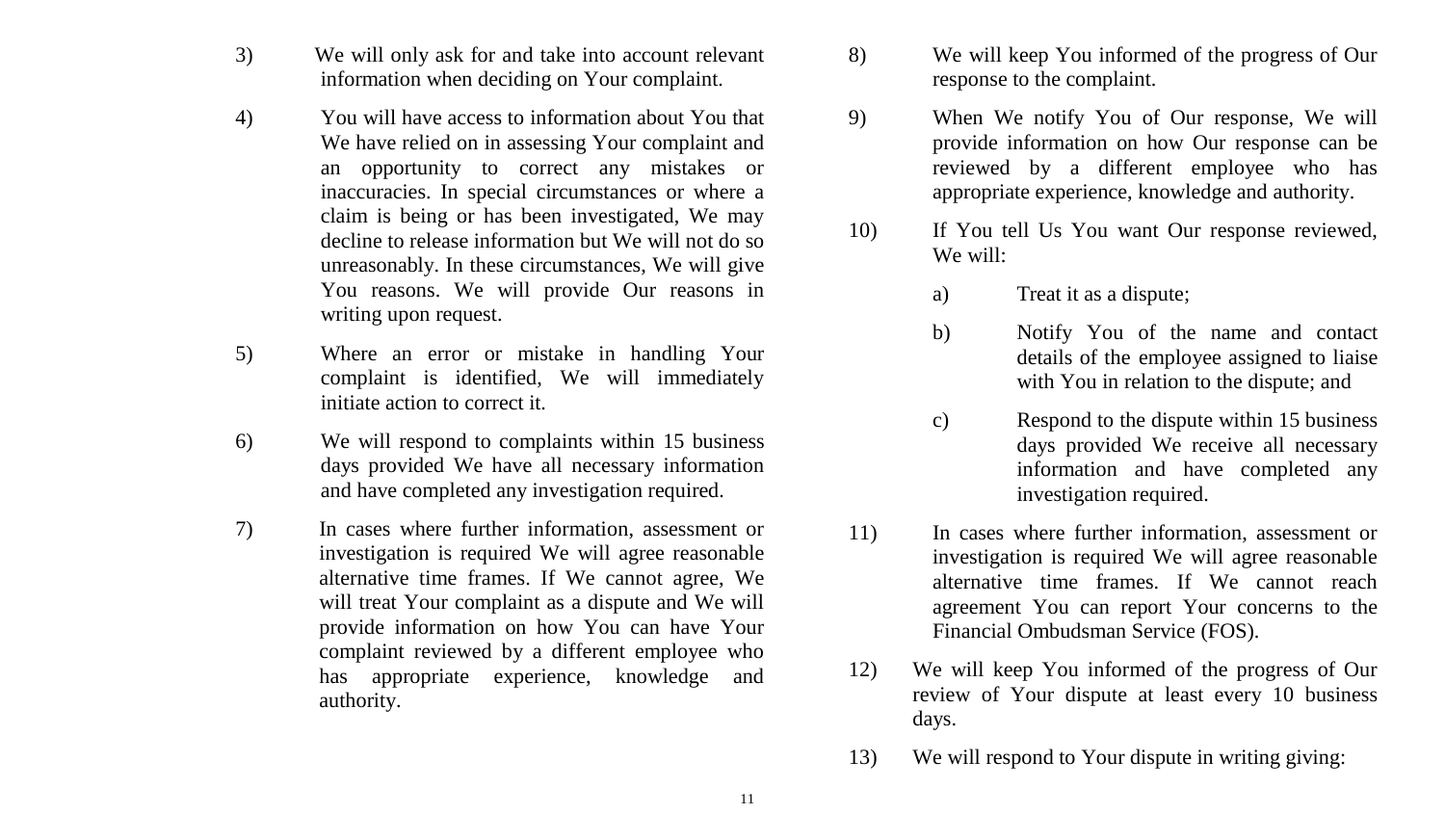- a) Reasons for Our decision;
- b) Information about how to access available external dispute resolution schemes; and
- c) Notify You of the time frame within which You must register Your dispute with the external dispute resolution scheme.
- 14) If We are not able to resolve Your complaint to Your satisfaction within 45 days (including both the complaint and internal dispute resolution process referred in this section of the Code), We will inform You of the reasons for the delay and that You may take the complaint or dispute to Our External Dispute resolution scheme even if We are still considering it (and provided the complaint or dispute is within the scheme's Terms of Reference). We will inform You that You have this right and details of Our External Dispute Resolution scheme before the end of the 45 day period.
- 15) Chubb subscribes to the independent external dispute resolution scheme administered by the FOS. The FOS is available to customers and third parties who fall within the Terms of Reference of FOS.
- 16) External dispute resolution determinations made by FOS are binding upon Us in accordance with the Terms of Reference.

17) Where the FOS Terms of Reference do not extend to You or Your dispute, We will advise You to seek independent legal advice or give You information about other external dispute resolution options (if any) that may be available to You.

You can contact the FOS in the following ways:

- By Phone: 1300 78 08 08
- By Mail: Financial Ombudsman Service

 GPO Box 3, Melbourne, VIC 3001 Information on the FOS may be obtained from its website a[t www.fos.org.au](http://www.fos.org.au/)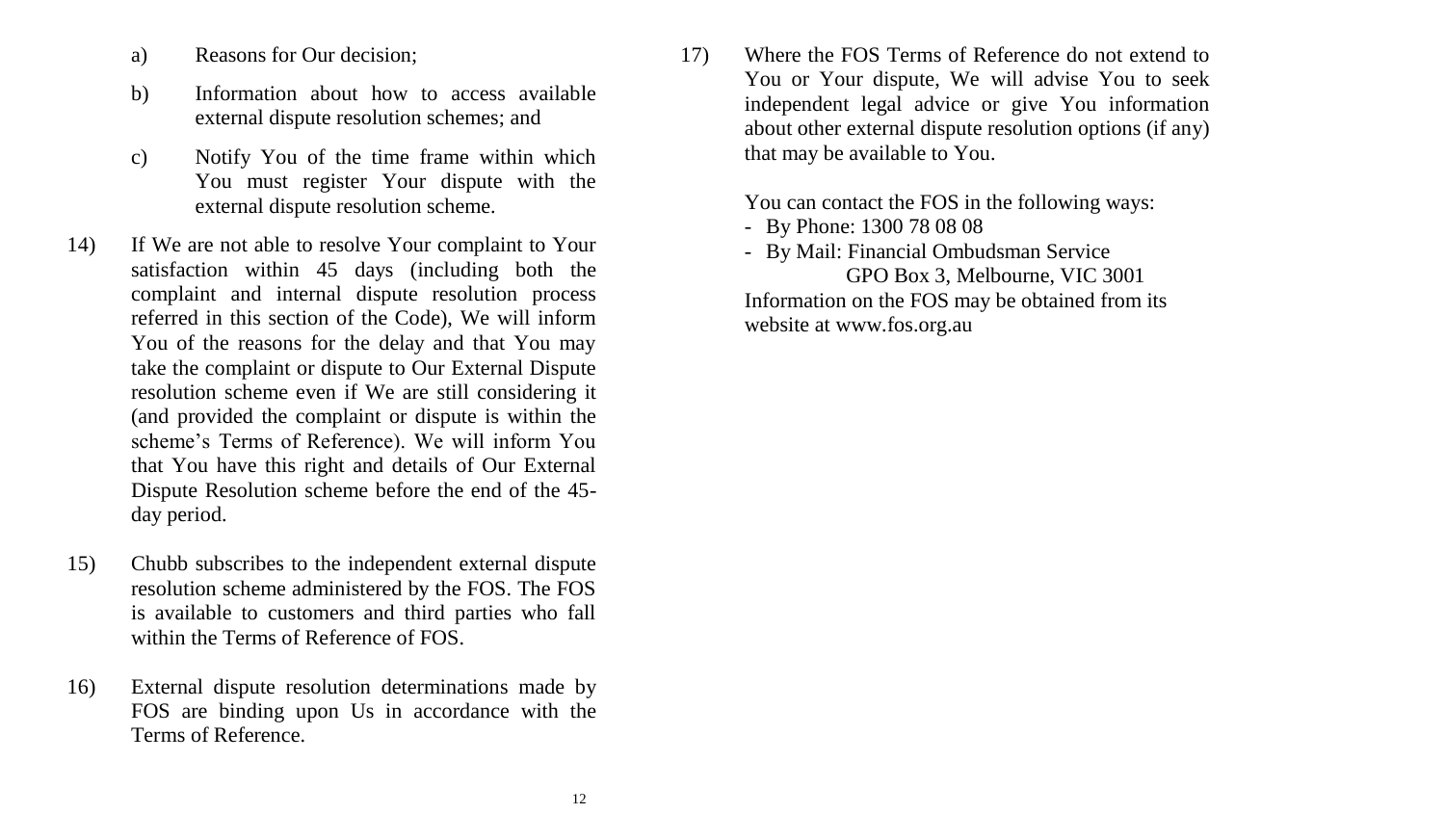## **Change of personal details**

If You have changed Your address or require any other personal details to be altered, please advise Jewellers Loop Pty Ltd.

## **Key Fact Sheet**

Where required by law, Chubb will provide Key Facts Sheets (KFS) on request from consumers in respect to policies which offer coverage for destruction, loss or damage of or to valuable articles. Chubb may provide the KFS by electronic means.

The KFS is a separate document from the PDS and policy wording. A current copy of each KFS will be available on Chubb's website at www.chubbinsurance.com.au from the relevant date.

## **Updating Our PDS**

 We may need to update the information contained in Our PDS from time to time (where allowed to or required by law). We will issue You with a new PDS or a Supplementary PDS or other compliant document to update the information except in limited cases. Where the information is not something that would be materially adverse from the point of view of a reasonable person considering whether to buy this product, We may issue You with notice of this information in other forms or keep an internal record of such changes (You are welcome to get a paper copy free of charge by calling  $Us$ ).

## **Additional Information**

Our complaints and disputes procedures follow the requirements of the General Insurance Code of Practice (the 'Code'). Visit [www.codeofpractice.com.au](http://www.codeofpractice.com.au/) for more information about the Code.

The Policy is issued by Chubb Insurance Company of Australia Ltd ABN 69 003 710 647 AFSL 239778.

Our web site can be visited a[t www.chubbinsurance.com.au](../../../../../../../../%20and%20Settings)

This PDS is dated 2nd June 2014.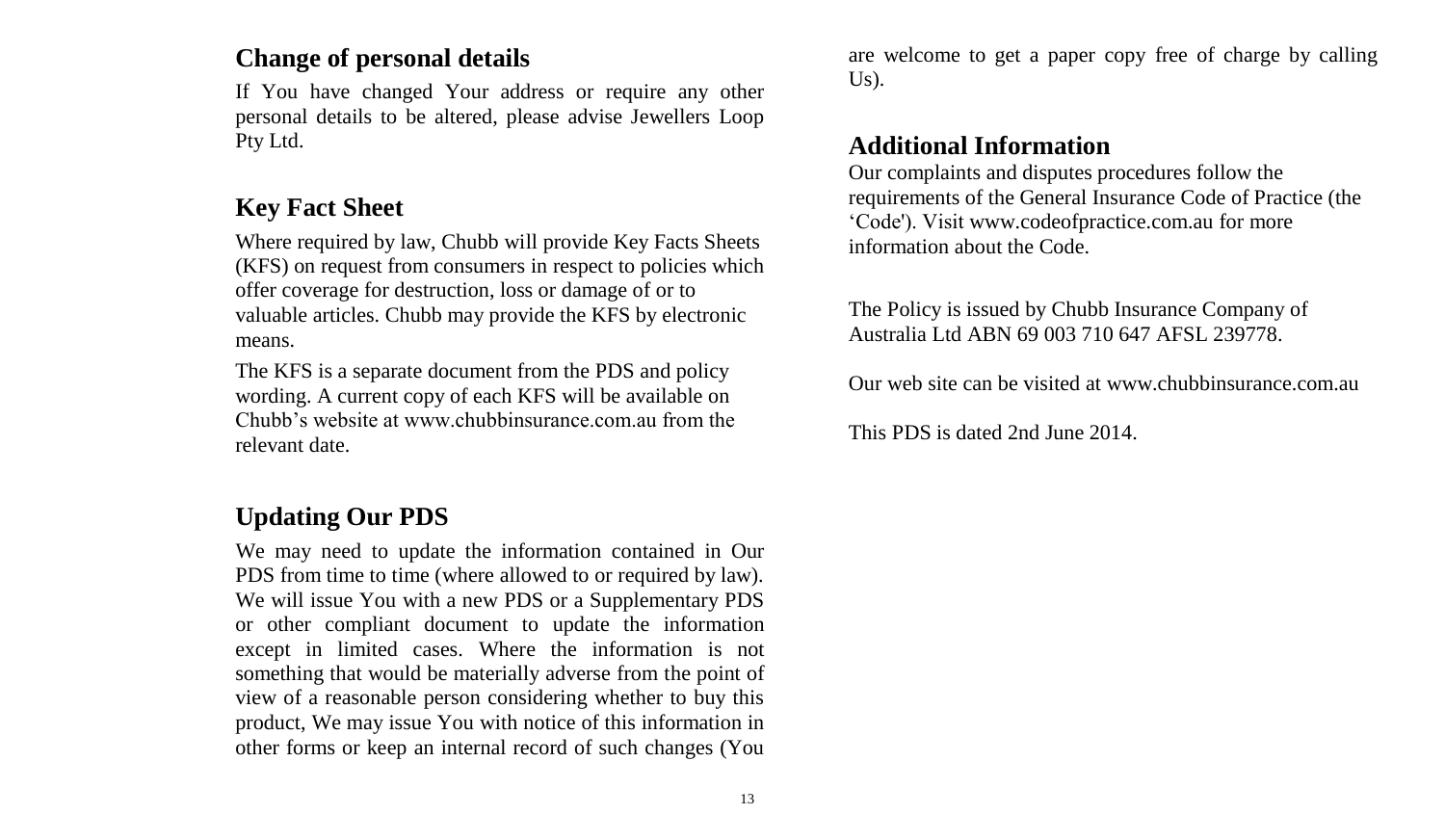# **POLICY WORDING**

# Introduction and Policy Definitions

This is Your Chubb Policy. Together with Your Coverage Summary it explains Your covers and other conditions of Your Policy in detail.

This Policy is a contract between You and Us. Please READ YOUR POLICY CAREFULLY and keep it in a safe place.

## *Agreement*

We agree to provide the insurance described in this Policy in return for Your premium and compliance with all the Policy conditions.

## *Policy Definitions*

In this Policy, We use words in their plain English meaning. Words with special meanings are defined here:

**Business** means any full or part-time employment, trade, occupation or profession.

**Deductible** means that amount We will subtract from any covered loss We pay.

**Occurrence** means a loss or accident or damage or a series of losses, accidents or damages arising out of any one event to which this insurance applies occurring within the Policy period, irrespective of the number of claims. Continuous or repeated exposure to substantially the same general conditions unless excluded is considered to be one occurrence.

**Policy** means this entire Chubb Policy and the Coverage Summary.

**Policy Period** means the period of cover shown in Your most recent Coverage Summary.

**Coverage Summary** means the most recent Coverage Summary We issued to You.

**Representative** means the person or entity named as Our Representative in Your Coverage Summary.

**You and Your** means the person named in the Coverage Summary and a spouse (legal or de facto) who lives with that person or a person to whom You have given the Valuable Article to as a gift who is an immediate family member is ordinarily residing with that person.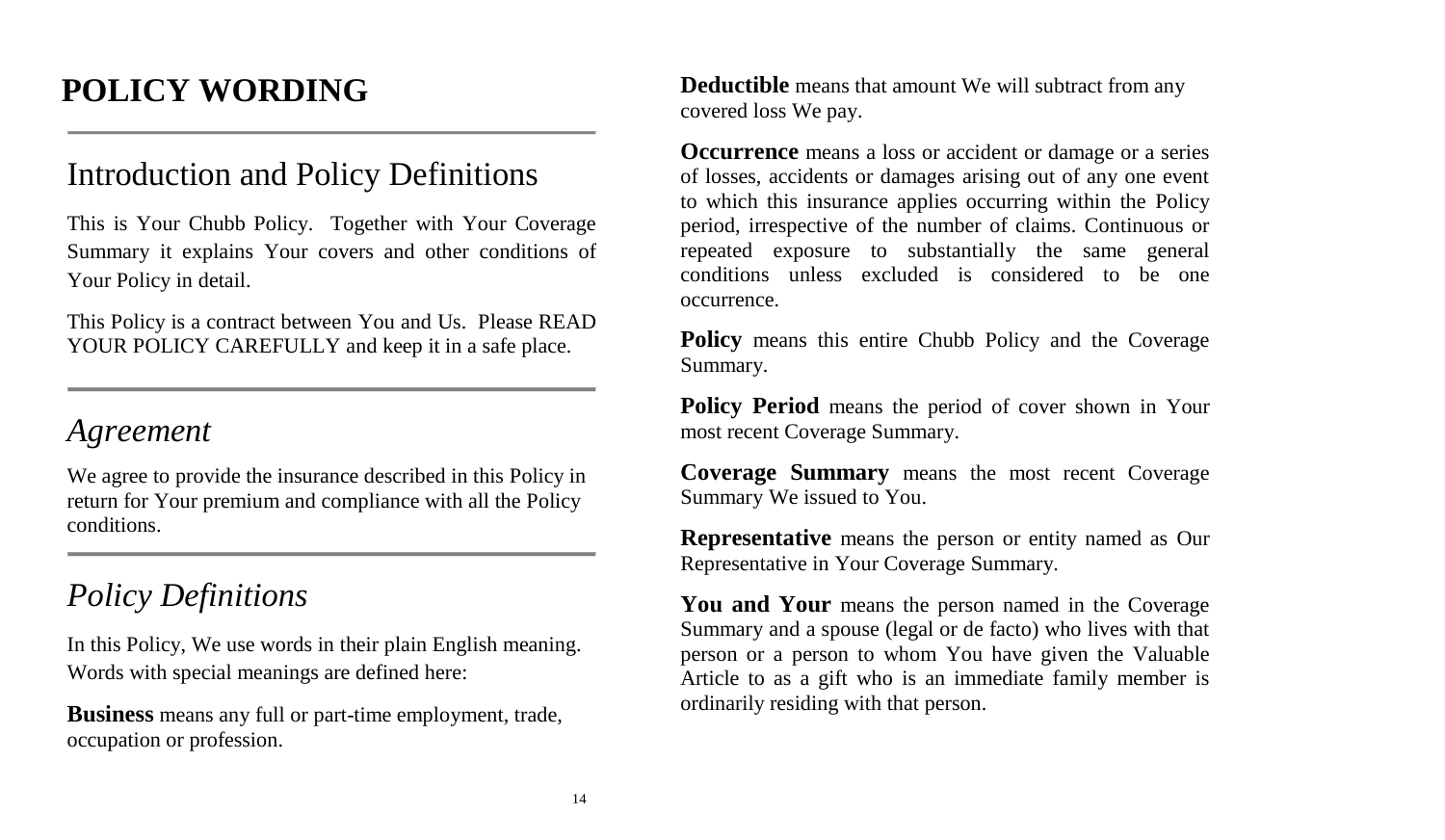**We**, **Our** and **Us** means Chubb Insurance Company of Australia Limited (A.B.N. 69 003 710 647; AFS number 239788)

**Valuable Article** means the article for which a sum insured is shown in your Coverage Summary.

## Valuable Article Coverage

This Policy provides You with coverage against physical loss or damage to Your Valuable Article anywhere in the world subject to the terms, conditions and exclusions stated in the Policy.

A "covered loss" is the physical loss or damage to Your Valuable Article, subject to the terms, conditions and exclusions in this Policy. Exclusions to this coverage are described in **Exclusions**.

## *Payment of a Loss*

#### **Amount of Coverage**

The sum insured for Your Valuable Article is shown in Your Coverage Summary. To reduce the possibility of being underinsured, You should periodically review Your sum insured for Your Valuable Article.

For a covered loss to a Valuable Article listed in Your Coverage Summary, We will pay as follows:

#### **Total loss**

If the Valuable Article is lost or totally destroyed, We will replace the Valuable Article up to the sum insured for that Valuable Article as shown in Your Coverage Summary, less the deductible. However, if the market value of the Valuable Article immediately before the loss exceeds the sum insured for the Valuable Article, We will replace the Valuable Article for its market value immediately prior to the loss, less the deductible, up to a maximum of 125% (one hundred twenty five per cent) of the sum insured for that Valuable Article and subject to a maximum increase in market value of \$50,000 (fifty thousand dollars) per article. If We cannot replace the Valuable Article, We will, at Our discretion, offer You a cash payment to settle Your loss. If We offer You a cash payment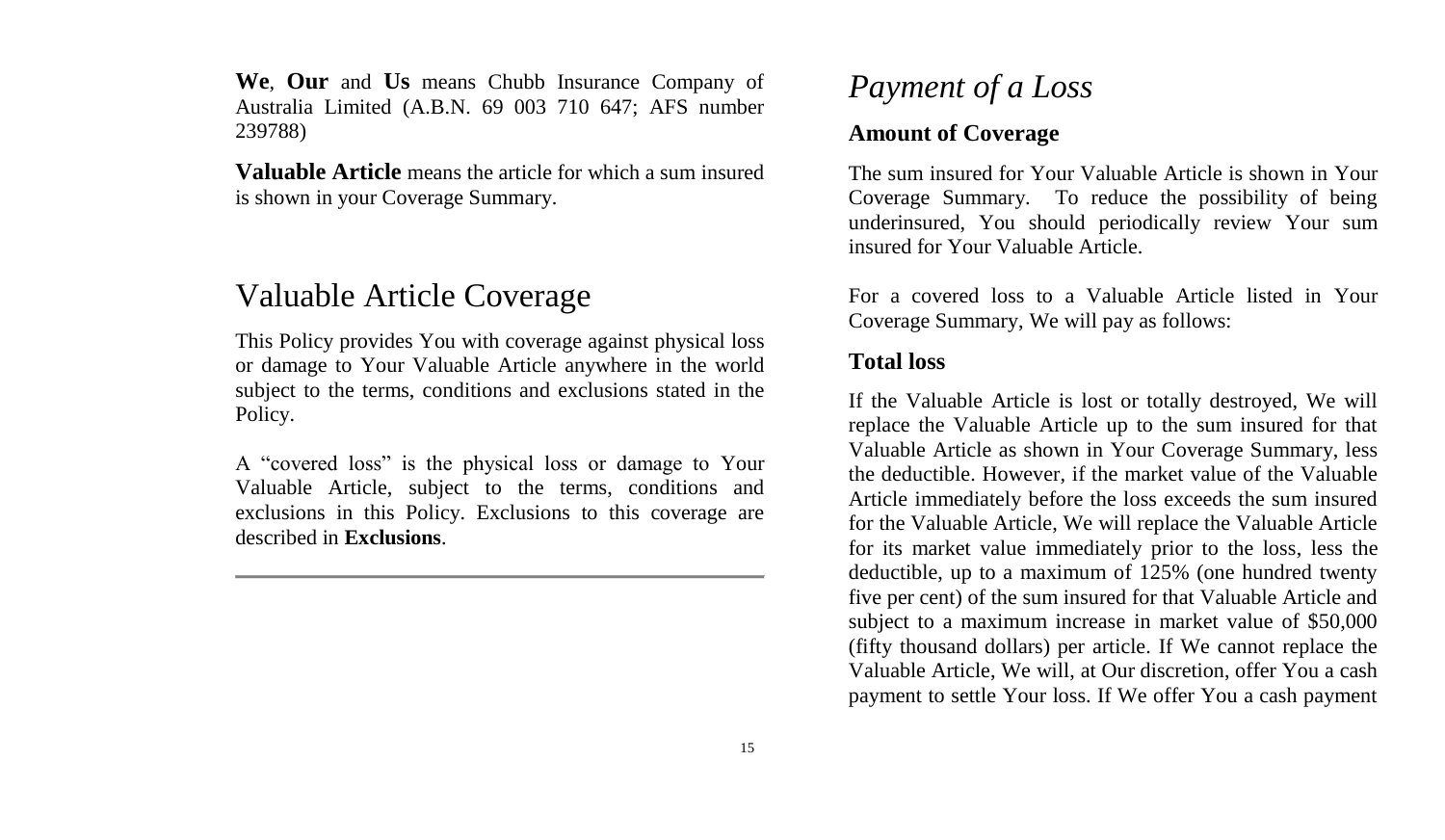to settle Your loss We will not pay more than the sum insured shown in Your Coverage Summary for the Valuable Article.

### **Partial loss**

If the Valuable Article is partially lost or damaged, We will pay the cost to restore the Valuable Article to its condition just before the loss, less the deductible or an amount to make up the difference between its market value before and after the loss.

In the event that the sum insured stated in the Coverage Summary is less than the cost to repair the Valuable Article, We will replace the Valuable Article up to the sum insured for that Valuable Article as shown in Your Coverage Summary, less the deductible.

However, if the market value of the Valuable Article immediately before the loss exceeds the restored value, we will replace the Valuable Article to its market value immediately prior the loss, less the deductible, up to a maximum of 125% (one hundred twenty five per cent) of the sum insured for that Valuable Article and subject to a maximum increase in market value of \$50,000 (fifty thousand dollars) per article. At no time will we pay more than the costs to repair the Valuable Article. If we cannot replace the Valuable Article We will, at Our discretion, offer You a cash payment to settle Your loss. If We offer You a cash payment

to settle Your loss we will not pay more than the sum insured shown in Your Coverage Summary for the Valuable Article.

#### **Pairs, sets and parts**

For a covered loss to part of a pair or set, or to part of a larger unit: At Our discretion and if You agree to surrender the undamaged Valuable Article(s) of the pair, set or unit to Us, We will replace the entire pair, set or unit, subject to the applicable sum insured for that pair, set or unit. If We cannot replace the Valuable Article We will, at Our discretion, offer a cash payment to settle Your loss. If the remaining pieces or parts are not surrendered, it is considered a partial loss as previously defined in 'Partial loss'. Our payment will not exceed the sum insured shown in Your Coverage Summary.

## **Deductible**

A basic deductible listed in the Coverage Summary applies to each and every covered loss.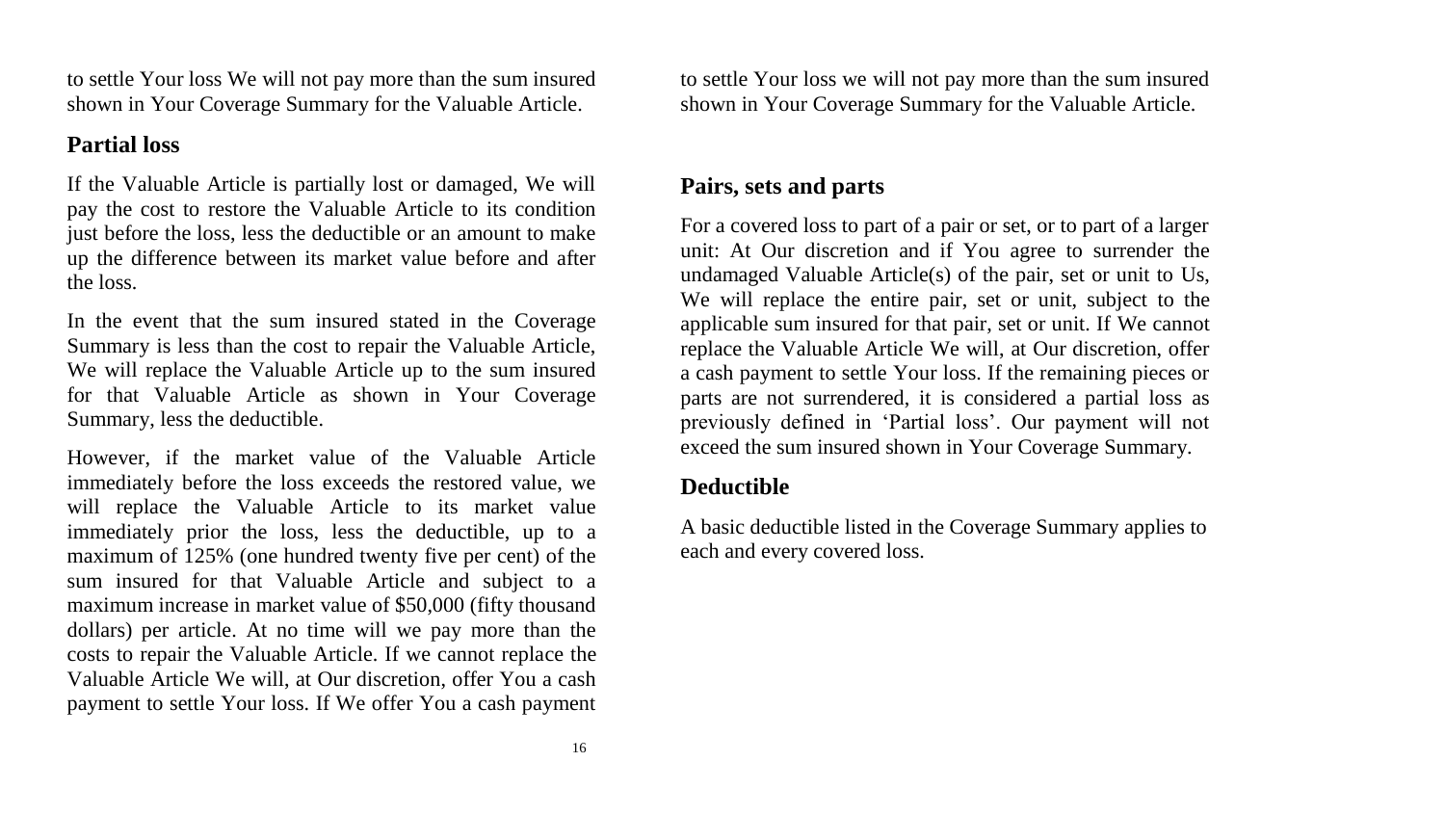## Policy Conditions

These conditions apply to Your Policy in general. You must comply with the following conditions for cover to apply:

#### **Recoveries**

If We pay for a covered loss to a Valuable Article and We recover that Valuable Article, We agree to offer you an opportunity to buy it back. We will offer it to You at no higher an amount than We paid to You for that Valuable Article.

#### **Salvage**

When We pay for a covered loss or damage to a Valuable Article, the lost or damaged Valuable Article becomes Our property.

#### **Maintenance**

You must maintain Your Valuable Article in a good state of repair and You must repair any partial loss or damage to Your Valuable Article.

#### **Assistance**

You must provide Us with all available information.

#### **Concealment or fraud**

We do not provide cover if You or anyone acting on Your behalf has concealed or misrepresented any material fact relating to this Policy before or after inception of Your Policy.

#### **Examination under oath**

We have the right to examine You under oath. We may also ask You to give Us a signed description of the circumstances surrounding a loss and Your or their interest in it, and to produce all records and documents We request and permit Us to make copies.

#### **Application of Coverage**

Coverage applies separately to each covered person. However, this provision does not increase the amount of coverage for any one occurrence.

## **Policy period**

The effective dates of Your Policy are shown in the Coverage Summary. Those dates begin and end at 00.01 standard time at the mailing address shown.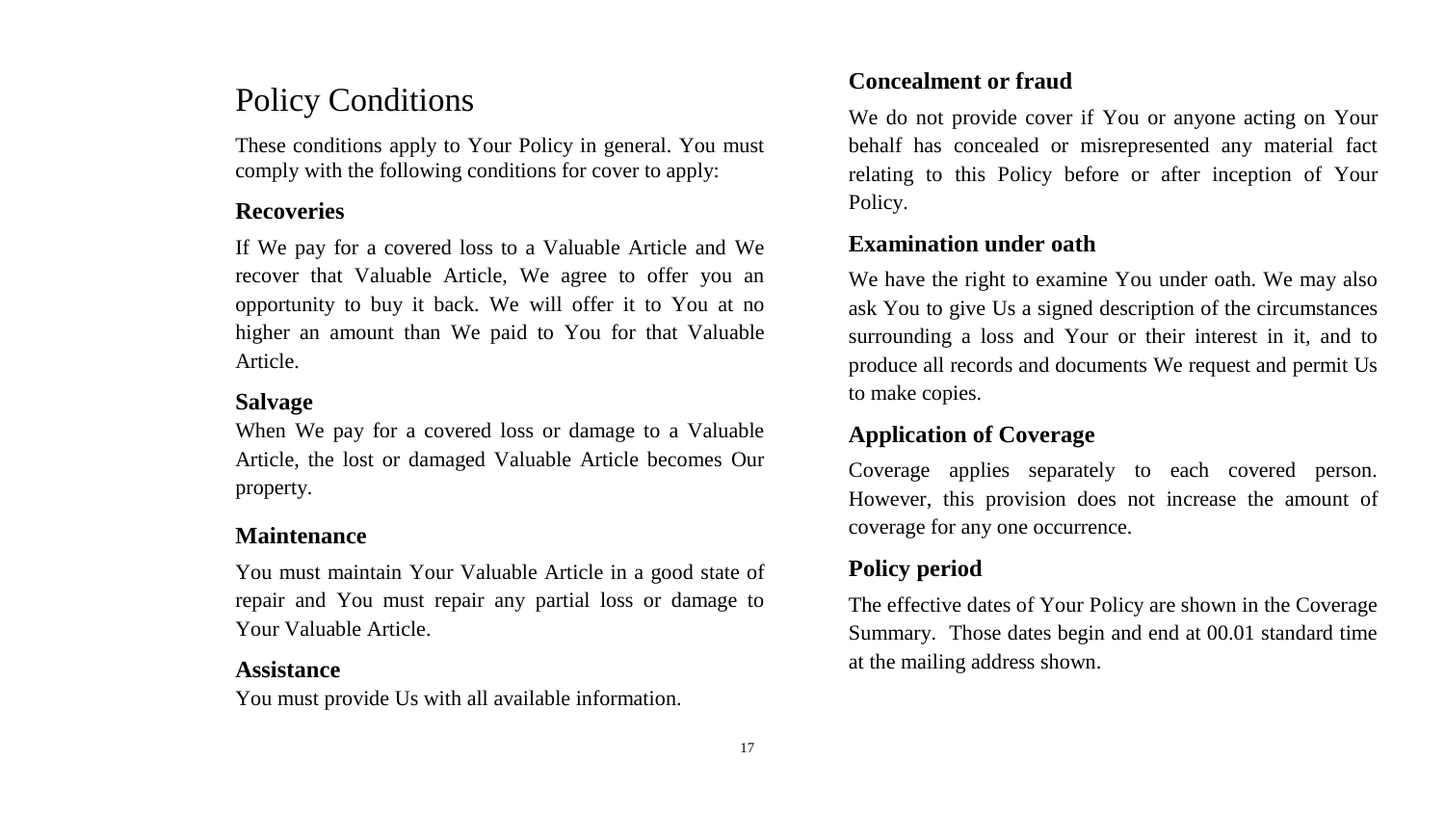The coverage on this Policy apply only to Occurrences that take place during the Policy Period as specified in Your Coverage Summary

#### **Renewals**

We may offer to continue this Policy for renewal periods, at the premiums and under the Policy provisions in effect at the date of renewal. We can do this by mailing and / or emailing You a bill for the premium to Your address, along with any changes in the Policy provisions or amounts of coverage.

You may accept Our offer by paying the required premium on or before the starting date of each renewal period.

#### **Transfer of rights**

If We make a payment under this Policy, We will assume any recovery rights You have in connection with that loss, to the extent We have paid for the loss.

All of Your rights of recovery will become Our rights to the extent of any payment We make under this Policy. You will do everything necessary to secure such rights; and do nothing after a loss to prejudice such rights. However, You may waive any rights of recovery from another person or organisation for a covered loss in writing before the loss occurs.

### **Disclosure reminder**

We would remind You that You must disclose to Us, fully and faithfully, the facts You know or ought to know, otherwise You may not receive any benefit from Your Policy.

#### **Assignment**

You cannot transfer Your interest in this Policy to anyone else unless We agree in writing to the transfer.

#### **Policy changes**

This Policy can be changed only by a written amendment that only We can issue.

#### **Bankruptcy or insolvency**

We will meet all Our obligations under this Policy regardless of whether You, Your estate, or anyone else or his or her estate becomes bankrupt or insolvent.

#### **Conforming to state law**

If any provision of this Policy conflicts with the laws of the state You live in, this Policy is amended to conform to those laws.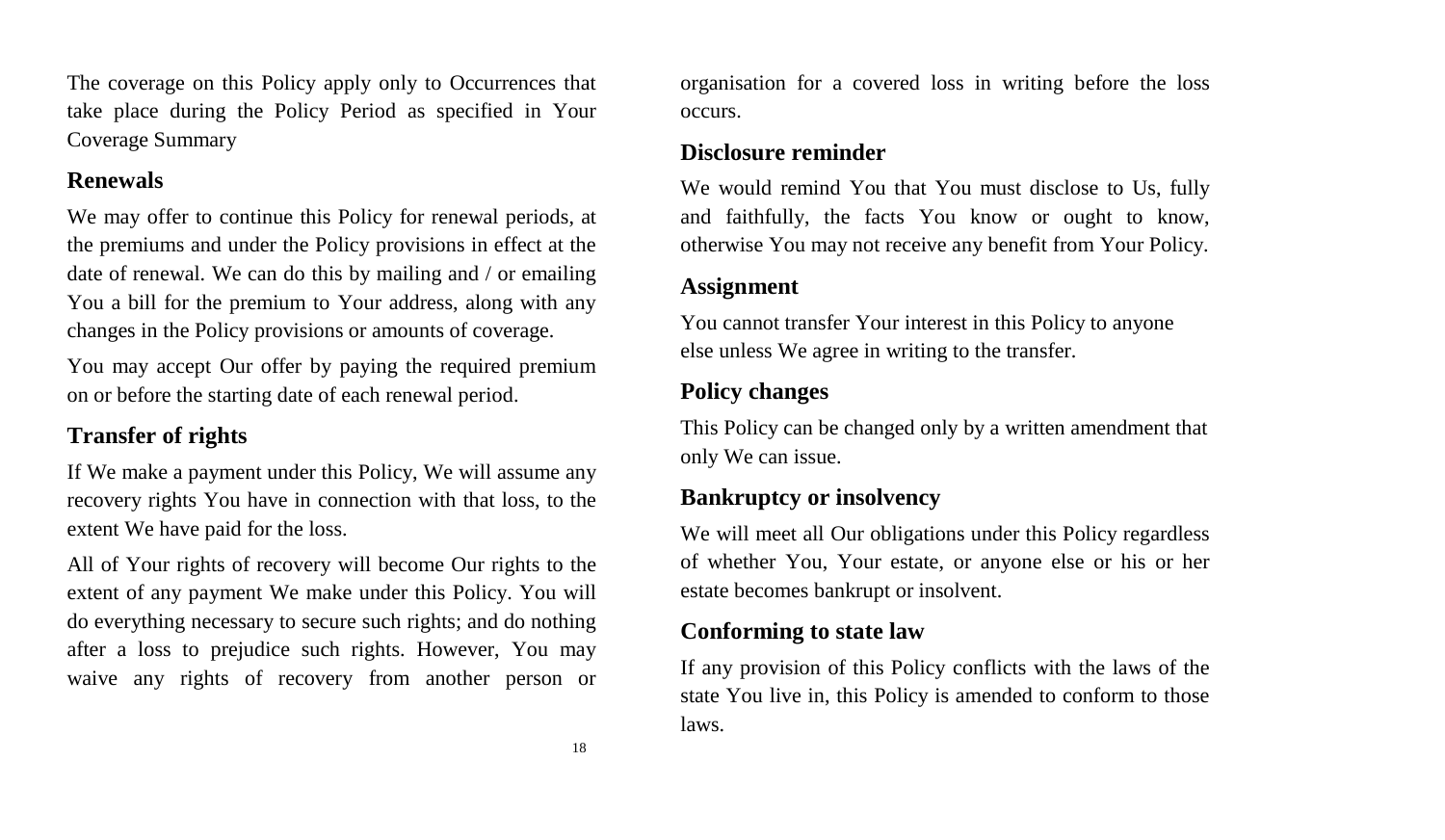#### **Conforming to trade sanction laws**

This Policy does not apply to the extent that trade or economic sanctions or other laws or regulations prohibit Us, Our parent company or our ultimate controlling entity from providing insurance.

#### **Other insurance**

If You are, or may be, entitled to indemnity under any other insurance Policy, when making a claim under this Policy, You must provide Us with details of that other insurance policy including the name of the insurer and the policy number.

#### **Your duties after a loss**

If You have a loss this Policy may cover, You must perform these duties:

#### **Notification.**

You must immediately notify Us or Our Representative of Your loss. In case of theft, You must also notify the police or similar competent authority.

#### **Protect the item**

You must protect Your Valuable Article from further loss or damage, wherever possible.

#### **Display the item**

You must show us the damaged Valuable Article when We ask.

#### **Proof of loss**

You must submit to Us or Our Representative within 60 days after a request Your signed, sworn proof of loss providing all information and documentation requested such as the cause of loss, receipts and other similar records.

#### **Insurable interest**

We will not pay for any loss to Valuable Article in which You do not have an insurable interest at the time of the loss. If more than one person has an insurable interest in a covered Valuable Article, We will not pay for an amount greater than Your interest, up to the amount of coverage that applies.

#### **Abandoning your Valuable Article**

You cannot abandon any Valuable Article to Us unless We agree to accept it, or to a third party unless We agree.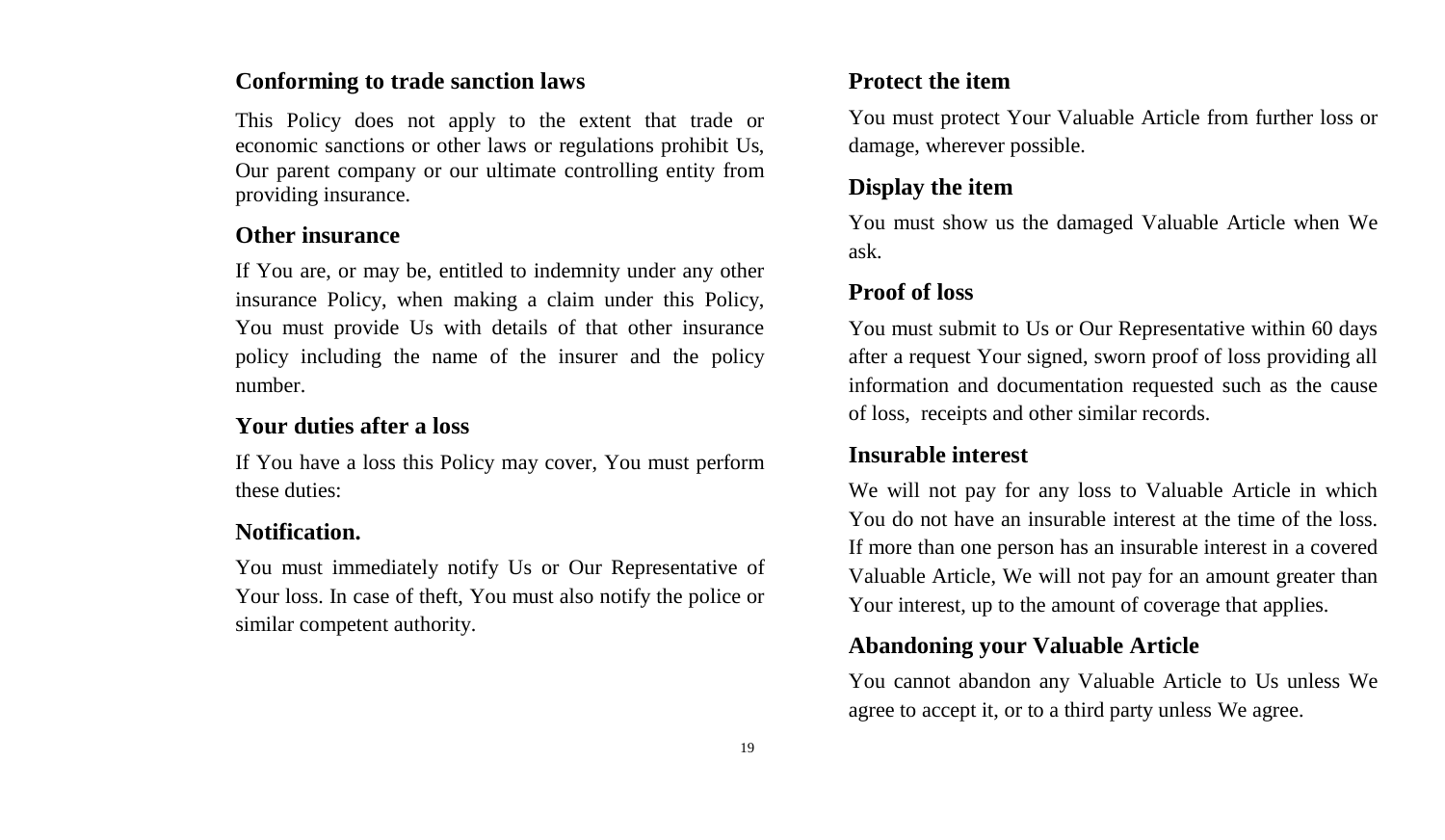#### **Carrier and bailees**

If Your Valuable Article is lost or damaged while in the custody of a carrier or bailee, You must take steps to recover Your loss from that carrier or bailee before making a claim under this Policy. This Policy will only cover You to the extent of any loss that You cannot recover from the carrier or bailee.

#### **Legal Action against Us**

You agree not to bring legal action against Us unless You have first complied with all conditions of this Policy.

#### **Non renewal**

If We decline to renew all or part of this Policy, We will mail a notice of non renewal to You or Our Representative at least 14 days before the Policy end.

#### **Your cancellation**

This Policy is an automatic benefit for 12 months from the purchase of Your Valuable Article. As such You may not cancel it for that period. Thereafter, and if You have renewed the Policy, You may cancel this Policy at any time by returning it to Us or Our Representative or notifying them in

writing of the future date that the cancellation is to take effect.

#### **Our cancellation**

We may cancel this Policy or any part of it under the following conditions.

#### **Utmost good faith**

We may cancel any part of this Policy where You have failed to comply with the duty of utmost good faith.

#### **Duty of disclosure**

We may cancel any part of this Policy where You have failed to comply with the duty of disclosure at the time when the Policy was renewed.

#### **Misrepresentation**

We may cancel any part of this Policy where You made a misrepresentation to Us during the negotiations for this Policy.

#### **Non-compliance**

We may cancel any part of this Policy where You have failed to comply with a provision of this Policy.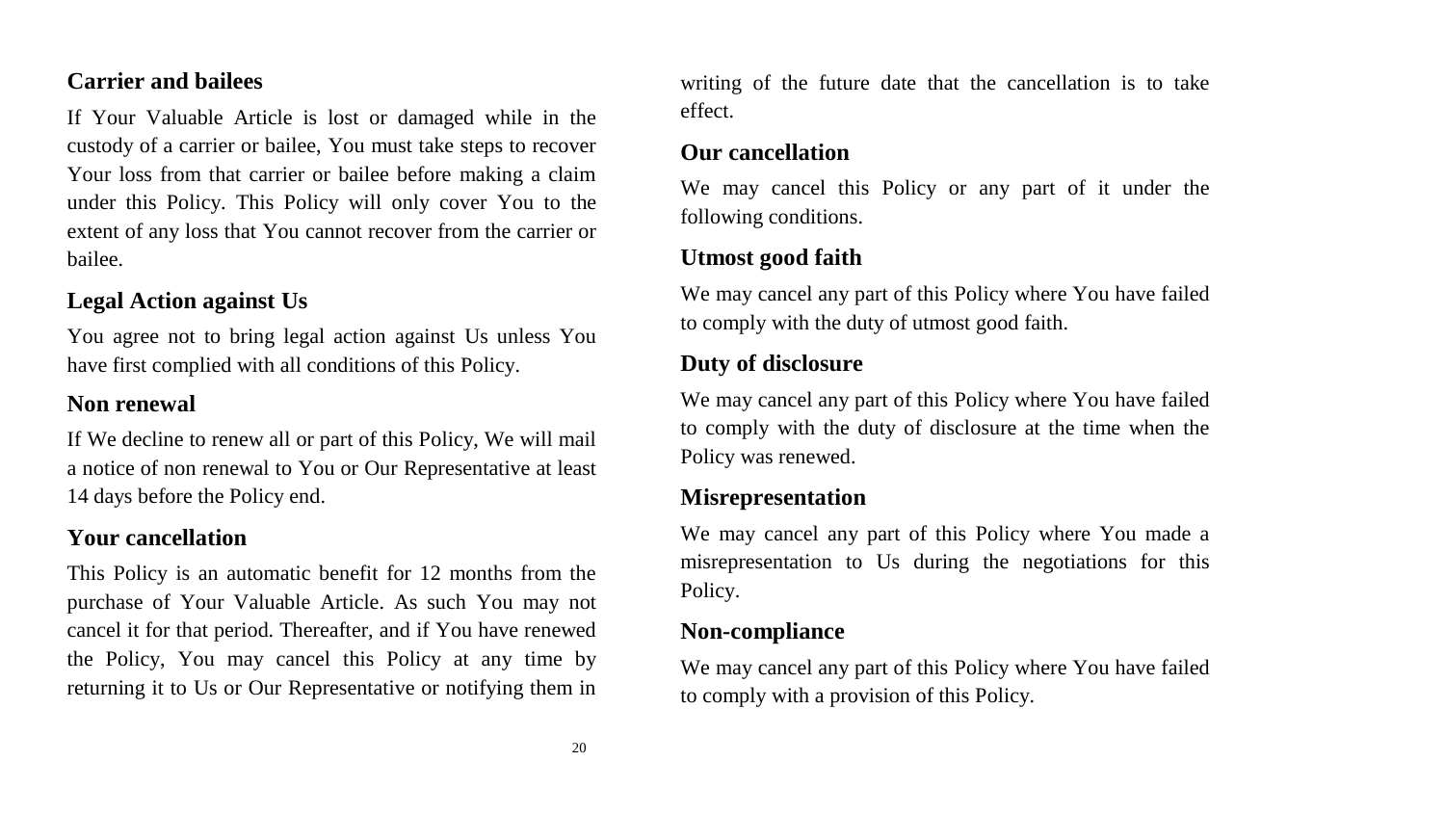#### **Cancellation following non-payment of premium**

If Your Policy premium is not paid when due, Your Policy will be considered void and of no effect. We will not pay any claim under Your Policy unless Your Policy premium has been paid.

#### **Fraudulent claim**

We may cancel any part of this Policy where You have made a fraudulent claim under this Policy or any other Policy of insurance (whether with us or another insurer) that provided cover during any part of the period during which this Policy of insurance provides cover.

#### **Acts or omission**

We may cancel any part of this Policy where You have failed to notify Us of any specific act or omission where such notification is required under the terms of this Policy.

#### **Procedure**

To cancel this Policy or any part of it, Chubb or Our Representative must notify You in writing. This notice may be delivered, mailed and /or emailed to You. This notice will include the date the cancellation is to take effect, which will not be earlier than 0.01a.m. on the third business day after the notice was delivered.

#### **Refund**

After renewal of the first Policy Period, in the event of cancellation by You or by Us, We will refund any unearned premium on the effective date of cancellation, or as soon as possible afterwards. The unearned premium will be computed pro rata for the unexpired term for each part of the Policy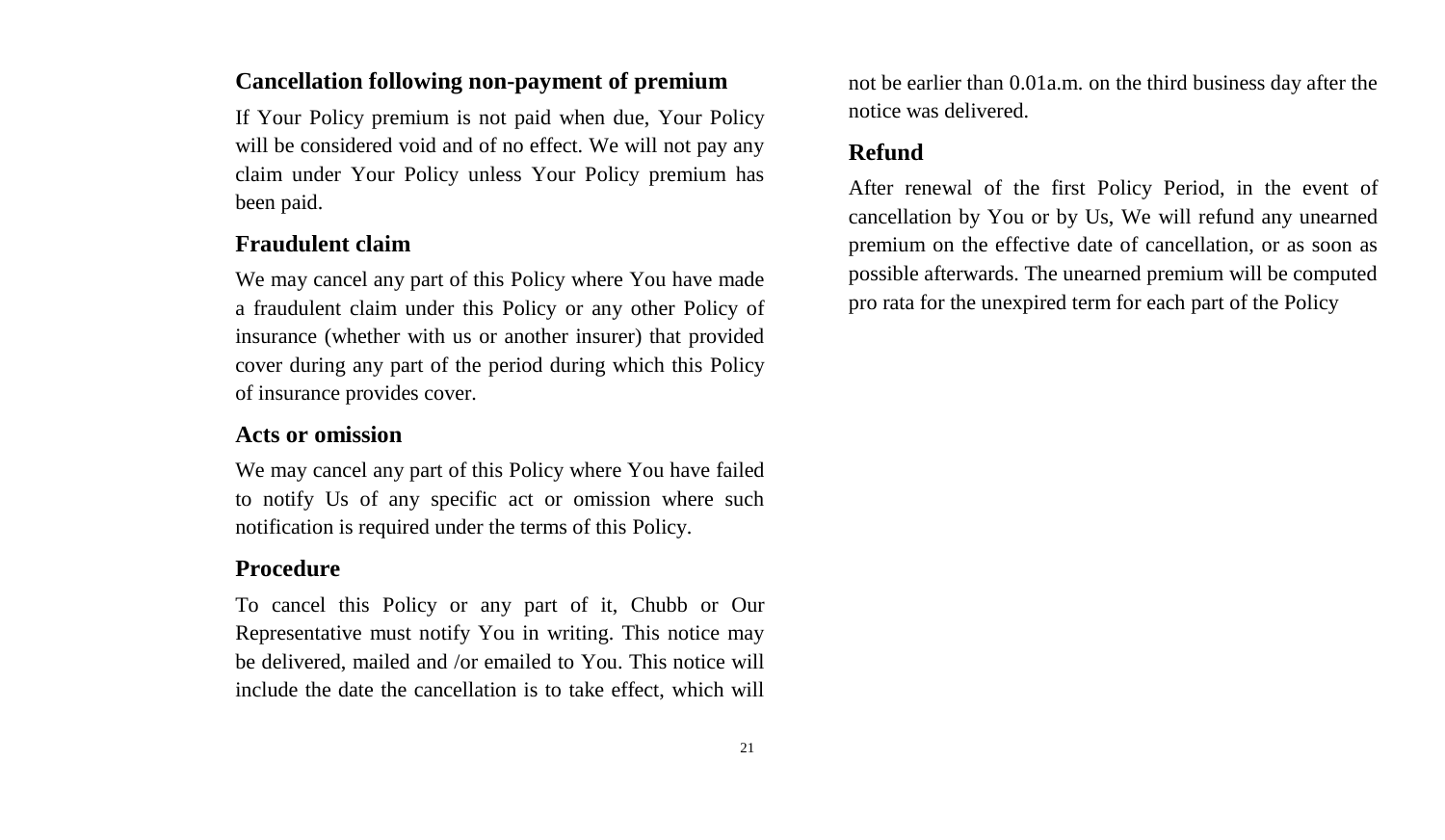## Policy Exclusions

These exclusions apply to Your Policy. The words "caused by" mean any loss that is contributed to, made worse by, or in any way results from that peril.

#### **Intentional acts**

We do not cover any loss caused intentionally by a person named in the Coverage Summary, that person's spouse, a family member or a person who lives with You. We also do not cover any loss caused intentionally by a person directed by a person named in the Coverage Summary, that person's spouse, a family member or a person who lives with You. But We do provide coverage for You or a family member who is not directly or indirectly responsible for causing the intentional loss. An intentional act is one whose consequences could have been foreseen by a reasonable person. However, this exclusion shall not apply when the loss is caused by an intentional act committed for the purpose of preventing personal injury or property damage or eliminating danger to persons or property.

#### **Wear and Tear**

We do not cover any loss caused by wear and tear, gradual deterioration, fading, rust, corrosion, bacteria, dry or wet rot, warping, insects or vermin. We do insure subsequent covered loss unless another exclusion applies.

#### **Fungi and mould**

We do not provide coverage for the presence of mould, however caused, or any loss caused by mould. But We do cover mould resulting from fire or lightning unless another exclusion applies. "Mould" means fungi, mould, mould spores, mycotoxins, and the scents and other by-products of any of these.

#### **Inherent Vice and Breakdown**

We do not cover any loss caused by inherent vice, latent defect or mechanical breakdown.

#### **Acts of war**

We do not cover any loss caused by war, undeclared war, civil war, insurrection, rebellion, revolution, warlike acts by a military force or personnel, any action taken in hindering or defending against any of these, the destruction or seizure of property for a military purpose, or any consequences of any of these acts, regardless of any other direct or indirect cause or event, whether covered or not, contributing in any sequence to the loss. If any act that is within this exclusion involves nuclear reaction, radiation, or radioactive contamination, this Acts of war exclusion supersedes the Nuclear, biological, chemical or radiation hazard exclusion.